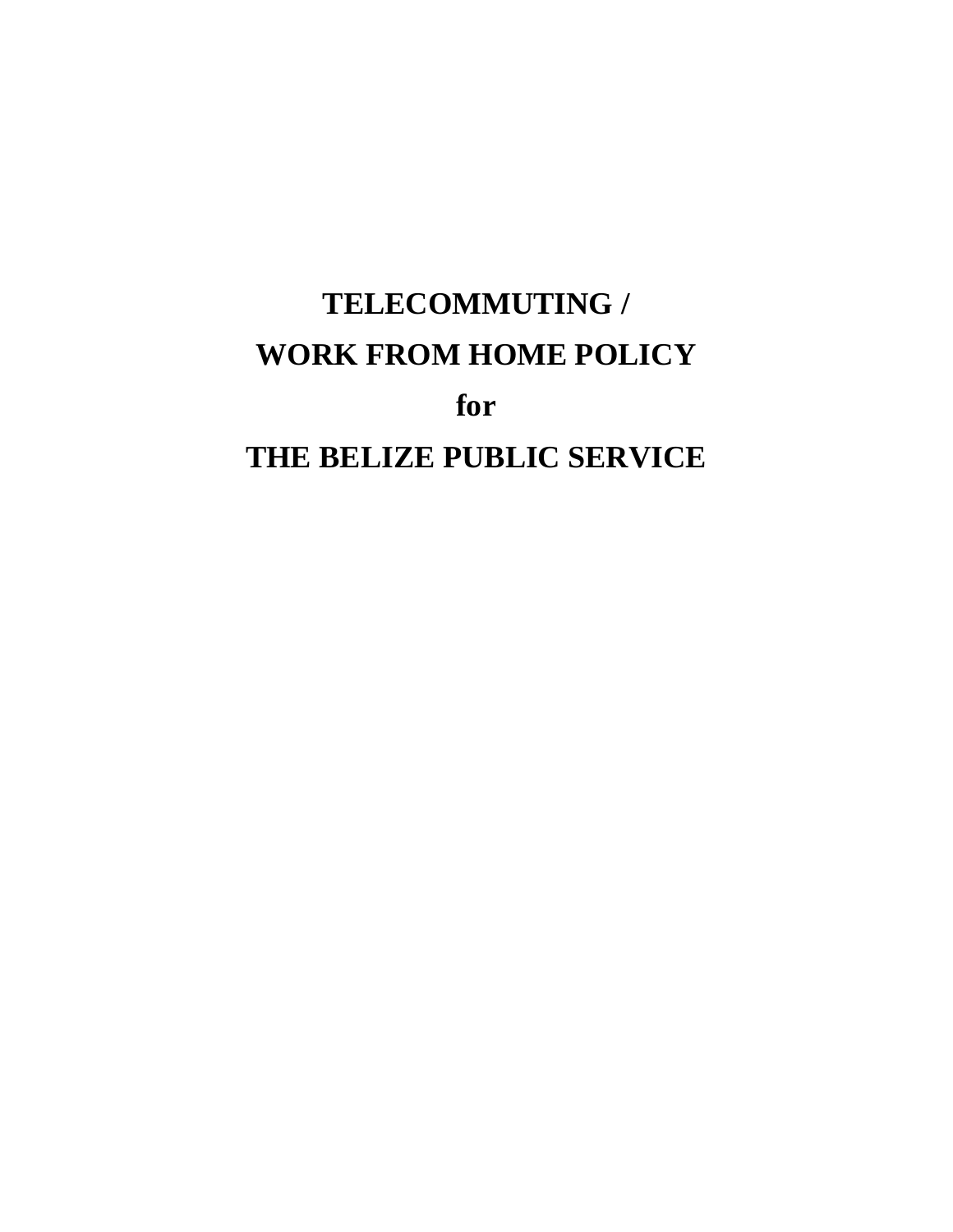### **1.0. Introduction**

The Ministry of the Public Service (MPS) seeks to establish a policy on telecommuting/ teleworking, which means working away from the office. Government Offices are required to establish the capability for selected public officers to work at home or away from the office to maintain continuous service in the case of events or situations which makes it impossible, unsafe, inconvenient or otherwise for Public officer/s to report to designated place of work. As is expected, any system must have structures for its proper administration and implementation. This Policy therefore seeks to establish the processes for its implementation, monitoring and evaluation of the Telecommuting/Teleworking.

#### **2.0. Scope**

This policy applies to all public officers. It should be read in collaboration with pertinent parts of the HR manual and the prevailing Public Service Regulations.

#### **3.0. Policy Purpose**

The purpose of the policy is:

- a) To establish the Belize Public Service's approach to telecommuting or work from home, when approved, and *during a pandemics or natural disasters as declared by the National Emergency Organization (NEMO).*
- b) To explain the details about telecommuting procedures required for requesting, approving and effectively implementing telecommuting which is available to eligible staff.
- c) To enable effective, equitable, transparent and mutually beneficial telecommuting work arrangements.

## **4.0. Objective**

- a) The Belize Public Service strives to offer alternative/flexible work arrangements (FWA) for staff. A variety of alternative work arrangements may be applied based on the specific needs of the service and the needs of the induvial public officer.
- b) Some of the programmes in alternate/flexible working arrangements that can be offered include:
	- i. Telecommuting/Work from home
	- ii. alternate and reduced work schedules,
	- iii. compressed work week
	- iv. flexitime,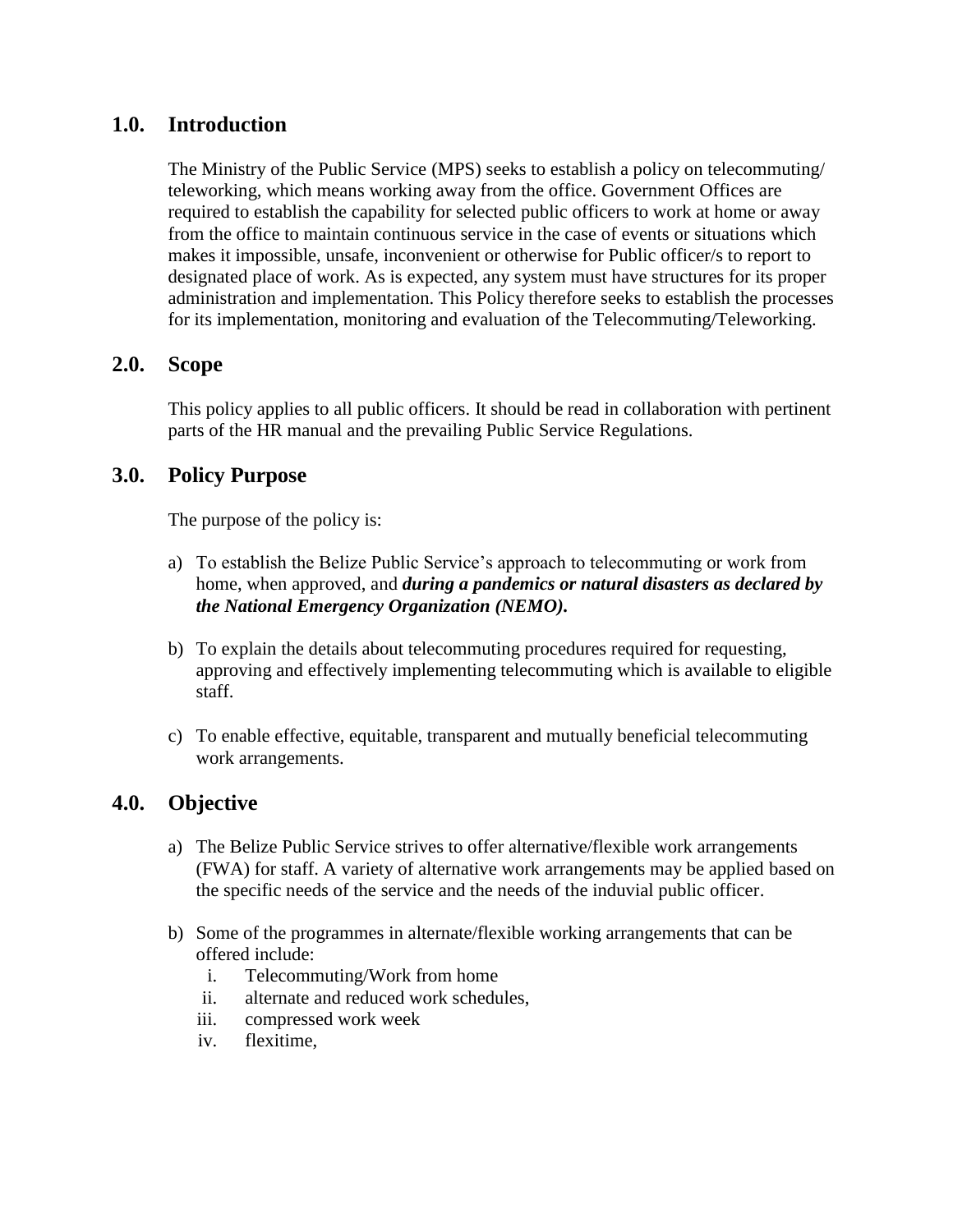### **5.0. Definition**

- a) Telecommuting is a work arrangement in which employees do not commute or travel to the workplace but instead are allowed to work at some other off‐ site location for all or part of their regularly scheduled work hours or workweek.
- b) Locations include:
	- i. on the road/mobile
	- ii. in a satellite office
	- iii. remote location
	- iv. at home
- c) Employees may work from home:
	- i. full time
	- ii. on certain days (alternating)
	- iii. for specific period
- d) Work from home arrangements can be occasional, temporary or permanent. It can provide a mutually beneficial option for both the employer and employees. There can also be community benefits (e.g. during a pandemic) which would allow for slowing down or stopping the spread of a disease.
- e) Telecommuting is considered to be a viable, flexible work option when both the employee and the Service are suited to such an arrangement and may be appropriate for some employees and jobs but not for others.
- f) Reasons that could demand telecommuting include but are not limited to:
	- i. Pandemic disease outbreak,
	- ii. Carer responsibilities (e.g. Parenting, caring for elderly parents etc.),
	- iii. Extreme weather,
	- iv. National Disasters,
	- v. Emergencies,
	- vi. Medical reasons,
	- vii. Work-life balance,
	- viii. Long distance commute,
- g) Telecommuting and other FWAs are not entitlements but based on specific provisions which may be agreed between the employer and employee, and it in no way changes the terms and conditions of employment.

#### **6.0. Procedures**

a) Either a public officer or a supervisor can suggest telecommuting as a possible work arrangement.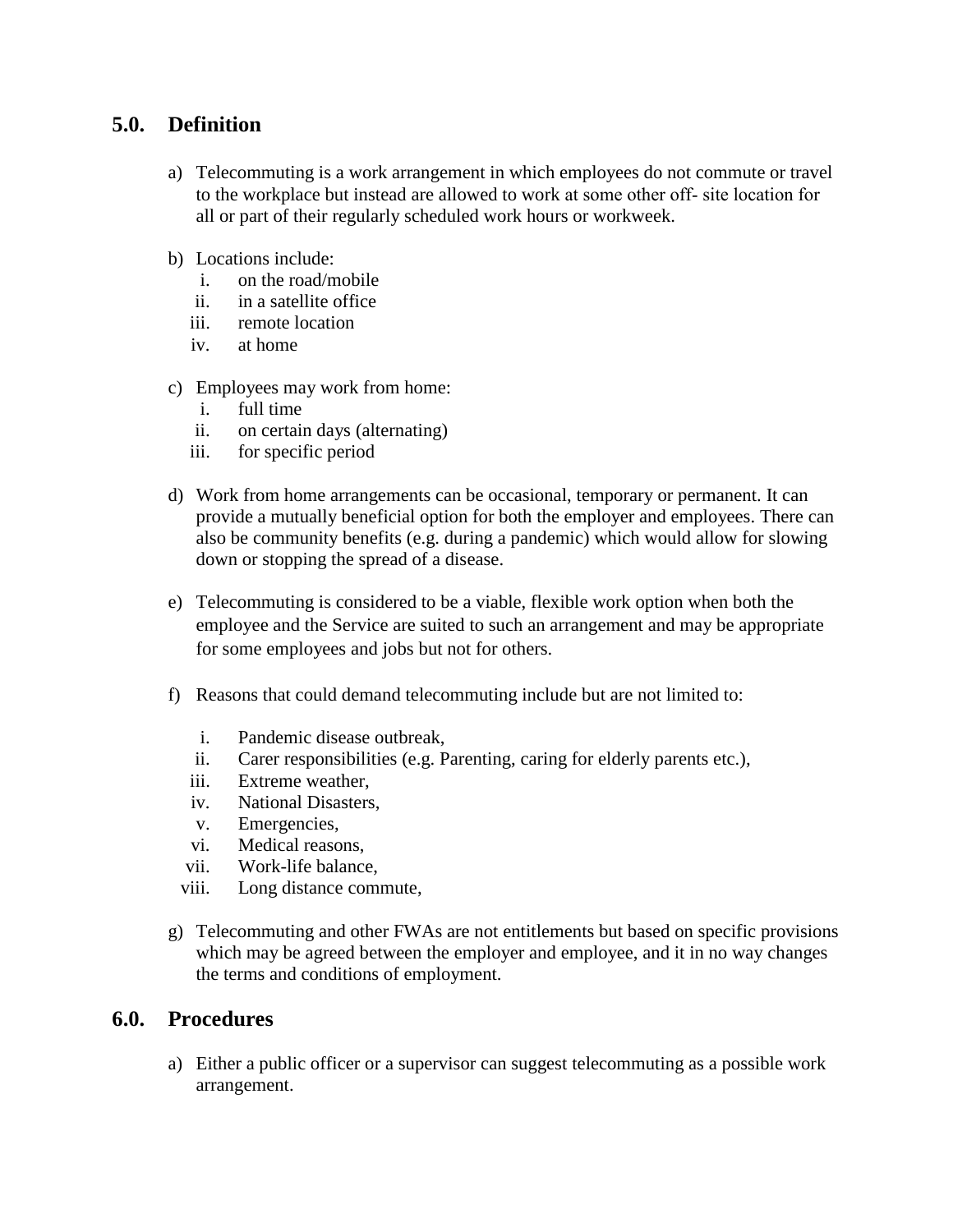- b) Any telecommuting arrangement made will be on a trial basis for a specified short period and may be discontinued at will and at any time at the request of either the telecommuter or the Ministry/Department. Where telecommuting is the only option for business continuity for whatever reason, the employer may request the employee to so work.
- c) Every effort will be made to provide adequate notice in writing by either party for the request/decision for the commencement and termination of a telecommuting arrangement to allow for any necessary arrangements to be made to ensure the smooth transition. There may be instances, however, when only limited notice is possible.

## **7.0. Public Officer Eligibility**

- a) Officers who are eligible include: permanent, full-time Officers, fixed term contract officers (short or long term).
- b) Officers requesting formal telecommuting arrangements must:
	- i. have been in the employment of the Public Service for a minimum period of one-year continuous, regular employment,
	- ii. possess good time‐management and organizational skills,
	- iii. be self‐motivated, self‐reliant, and disciplined and
	- iv. have a satisfactory performance record.

## **8.0. Position Eligibility**

- a) Not all jobs can be performed from off‐site locations. In general, positions requiring face-to-face interaction with customers and office personnel are not suitable for telecommuting arrangements.
- b) Before entering into any telecommuting agreement, supervisors together with the Human Resource personnel, utilising the official information available, will evaluate the suitability of or the need for such an arrangement, reviewing the following areas:
	- i. Officer suitability: The public officer and supervisor will assess the needs and work habits of the officer, compared to traits customarily recognized as appropriate for successful telecommuters.
	- ii. Job responsibilities: The public officer and supervisor will discuss the job responsibilities and determine if the job is appropriate for a telecommuting arrangement.
- iii. Equipment needs, workspace design considerations and scheduling issues: The public officer and supervisor may review the physical workspace, needs and the appropriate location and work schedule for the telework, if considered necessary.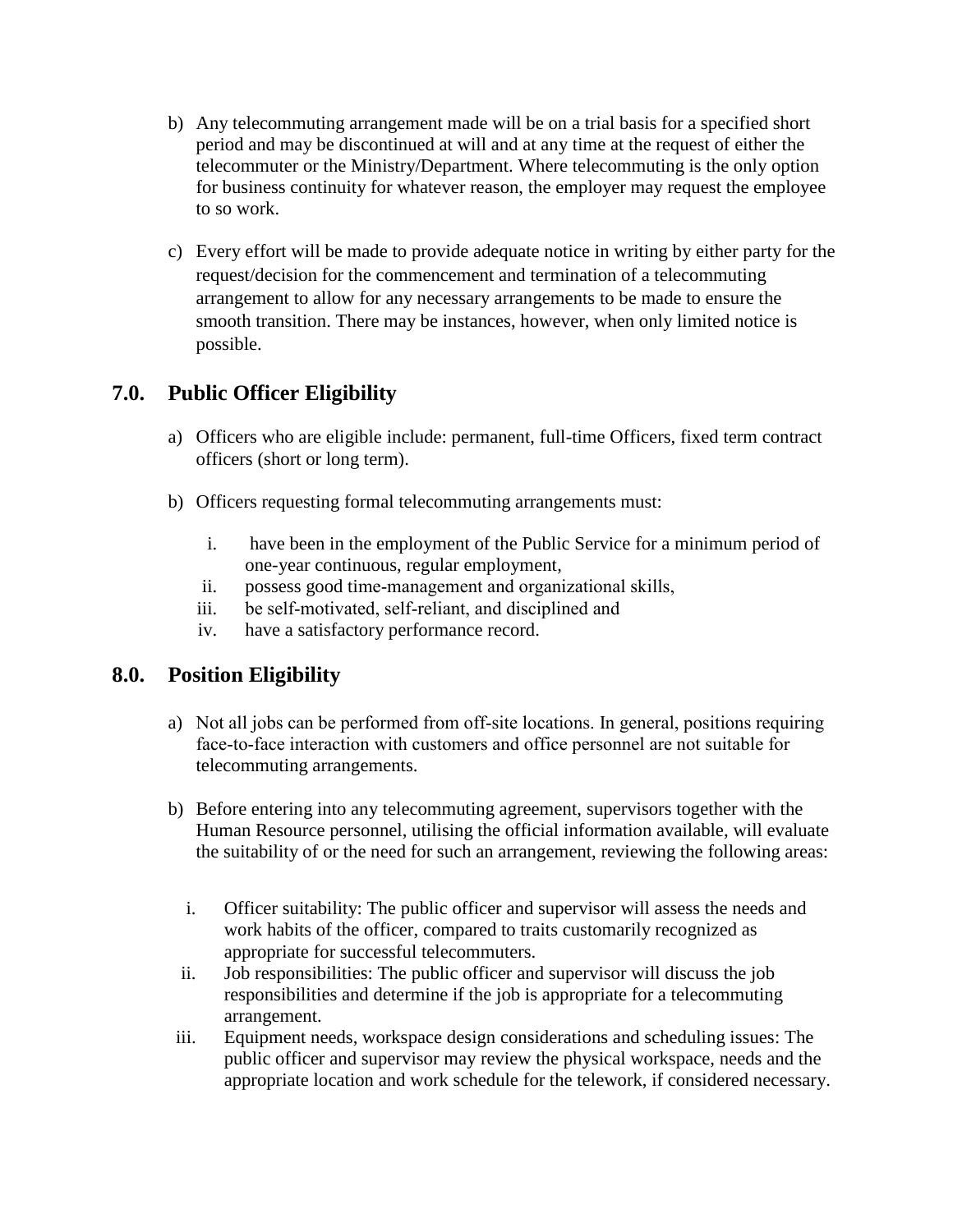- **iv.** Legal implications: The supervisor along with the public officer will determine any legal implications under the Public Service Regulations and governing labour laws in Belize including confidentiality and/or restrictions on working out of a home-based office. The officer is responsible for fulfilling all obligations under the agreement and must immediately inform the Ministry/Department in writing of anything or reason that may prevent the fulfilment such obligation.
- v. The Public Service recognises that telecommuting is not a barrier to promotion or management responsibilities.

# **9.0 Basic Requirements**

While public officers and supervisors have the freedom to develop arrangements tailored to officer and departmental needs, the following basic requirements must be met:

- a) Public officers must be able to carry out the same or most of the same duties, assignments, and other work obligations at their home office as they do when working at the employment offices.
- b) A review of work processes and approvals for online applicability.
- c) Adherence to the agreed workweek or provisions establish in prevailing laws and regulations for the category of worker.
- d) It is also possible to utilise a compressed workweek arrangement, however, the work hours must be agreed prior to any such arrangements.
- e) Public officers must be available to their supervisors or co‐workers during normal work hours.
- f) Public officers must be available to attend scheduled meetings (in person or virtual) and participate in other required office activities at the home office as needed. Except for extraordinary circumstances, the Public Service will normally provide at least 24 hours' notice for such events.
- g) Telecommuting public officers will be required to accurately record all hours worked using the Public Service's time-keeping system where required.
- h) Hours worked in excess of those scheduled per day and per workweek requires the advance approval of the telecommuter's supervisor. Failure to comply with this requirement will not result in any overtime remuneration, where overtime is applicable.
- i) Telecommuting is not designed to be a replacement for appropriate child care.
- j) Although an individual public officer's schedule may be modified to accommodate child care needs, the focus of the arrangement must remain on job performance and meeting the demand of the public service.

## **10. Request Process/Approval**

a) Telecommuting arrangements are approved by CEOs or HODs and in concurrence with the MPS on a case‐by‐case basis.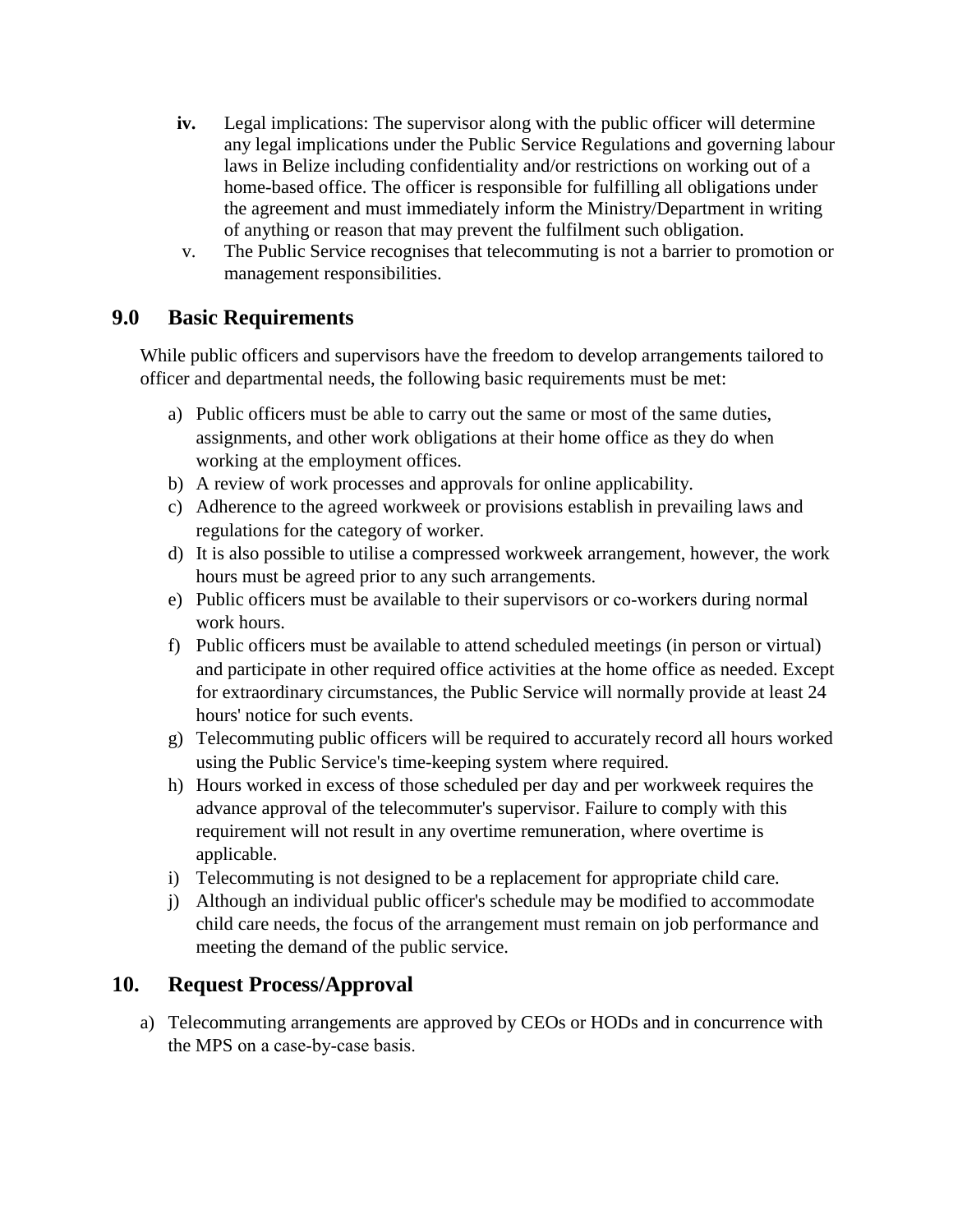- b) During a pandemic or natural disaster, supervisors may request that designated staff work from home/telecommute providing adequate guide to CEO or HOD in the consideration of such request for approval.
- c) Public officers identifying the need for telecommuting arrangements should discuss the matter with their supervisors and complete a Telecommuting Request and Evaluation Form.
- d) If the public officer and CEO/HOD agree, and the CEO, MPS concurs, a draft telecommuting agreement will be prepared and signed by all parties, and a specific trial period will commence where applicable.
- e) At the end of a pandemic-related absence, public officers will be required to provide medical clearance certificate for return to work and in the event of a national disaster Public Officers are expected to return to work after the all clear is given by NEMO,
- f) An appropriate level of communication between the public officer and supervisor will be agreed to as part of the discussion process during trial period and after the trial period.
- g) Prospective telecommuters are encouraged to discuss expectations of telecommuting with family members prior to entering a trial period.

# **11. Performance Evaluation**

- a) Evaluation of the public officer's performance during the trial period will include the submission of deliverables. Interaction by phone and e-mail with immediate supervisor, weekly virtual face-to-face/online meetings to discuss work progress and/or problems will also form basis for evaluation.
- b) At the end of the trial period, the public officer and supervisor will each complete an evaluation of the arrangement and make recommendations for continuance or modifications.
- c) A performance evaluation of the officer's / telecommuter's performance beyond the trial period will be consistent with that received by the officers working at the office in both content and frequency but will focus more on satisfactory work output and achievement of task/objectives rather than on time-based performance.

# **12. Equipment**

- a) On a case-by-case basis, the CEO/HOD will determine, with information supplied by the officer and/or the supervisor, the appropriate equipment needs (including hardware, software, modems, phone and data lines and other office equipment) for each telecommuting arrangement.
- b) The information system departments/Units of the specific Ministry will serve as resources in this matter. Equipment supplied by the ministry/department will be maintained by the ministry/department and in keeping with the relevant regulations. Equipment supplied by the officer, if deemed appropriate by the Ministry/Department, will be maintained by the officer.
- c) The Public Service accepts no responsibility for damage or repairs to private-owned equipment. Ministry/department reserves the right to make determinations as to appropriate equipment, subject to change at any time.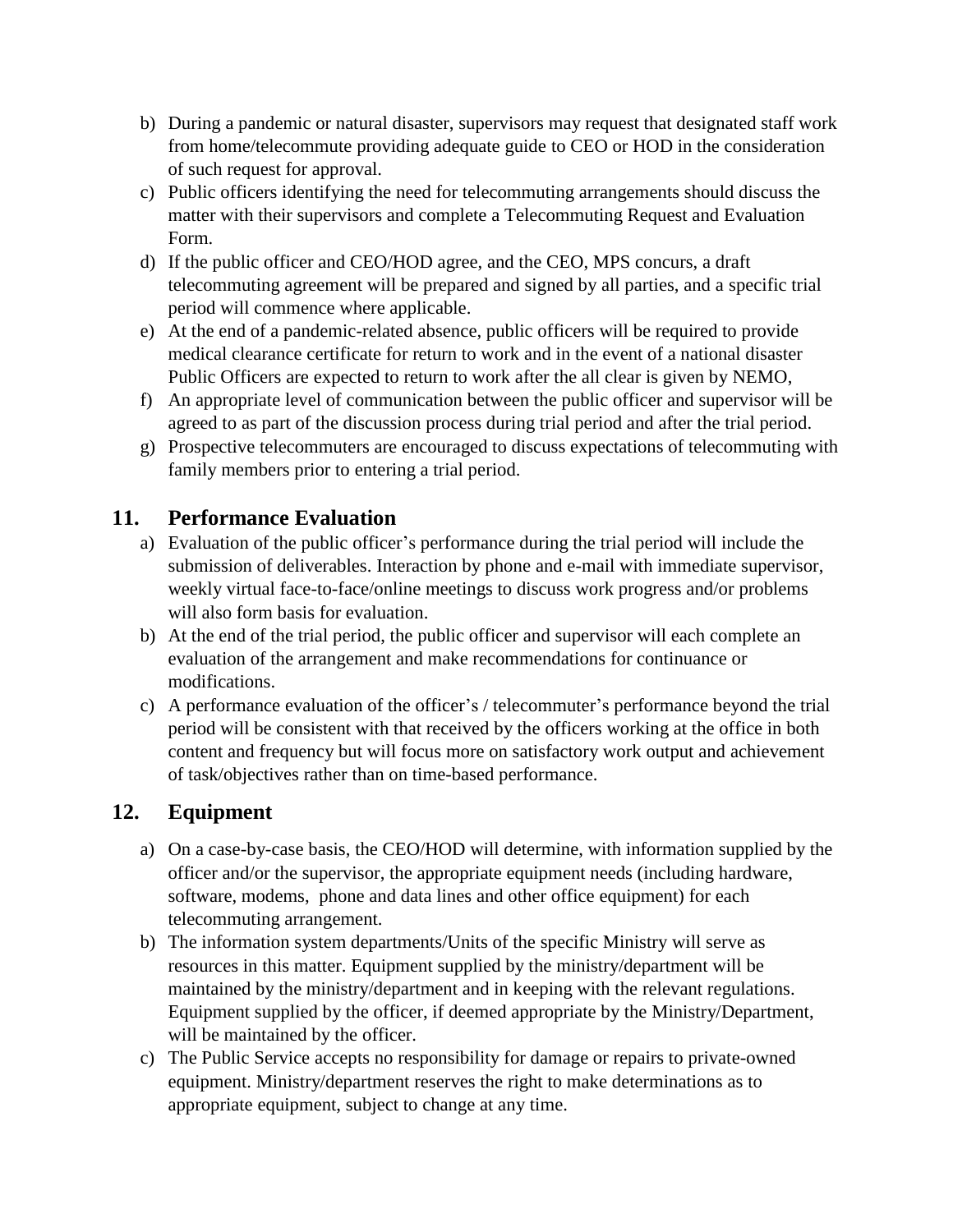- d) Equipment supplied by the ministry/department is to be used for official purposes only. The telecommuter must sign an inventory of all public service's property received and agree to take appropriate action to protect the items from damage or theft. Upon termination of telecommuting arrangement / employment, all Public Service's property must be returned, unless other formal arrangements have been made.
- e) Ministry/Department will supply a public officer with appropriate office supplies (pens, paper, etc.) as deemed necessary. Ministry / department will also reimburse a public officer for approved business-related expenses, such as phone calls and shipping costs that are reasonably incurred in carrying out the job, in accordance with the prevailing laws or regulations.
- f) The public officer will establish an appropriate work environment within his or her home for work purposes. Ministry / Department will not be responsible for any costs associated with the setup of an officer's home office

# **13. Data Protection & Security**

- a) Ministry / departments, in collaboration with CITO will carry out the risk assessment of the data protection implications of work from home.
- b) Consistent with the Public Service's expectations of information security for public officers working at the office, telecommuting public officers will be expected to ensure the protection of official information accessible from their home office in accordance with the provision s of the prevailing Public Service Regulations (PSR).
- c) Steps include the use of locked file cabinets and desks, regular password maintenance, and any other measures appropriate for the job and the environment is to be taken.

# **14. Health and Safety**

- a) Public officers with pre-existing health conditions will be considered on a priority basis when activating the work from home policy in the situation of a pandemic.
- b) Public officers are expected to maintain their home workspace in a safe manner, free from safety hazards. The ministry / department may provide each telecommuter with a safety checklist that must be completed at least twice per year.
- c) Injuries sustained by a public officer in a ministry/department -initiated home office or location and in conjunction with his or her regular work duties are normally covered by the HR policy manual and the prevailing PSR.
- d) Where work-from-home is mandated by regulation during a pandemic, the ministry/department is not responsible for any injuries in the home office.
- e) Telecommuting public officers are responsible for notifying their ministry / department of such injuries as soon as practicable.
- f) The public officer is liable for any injuries sustained by visitors to his or her home worksite.